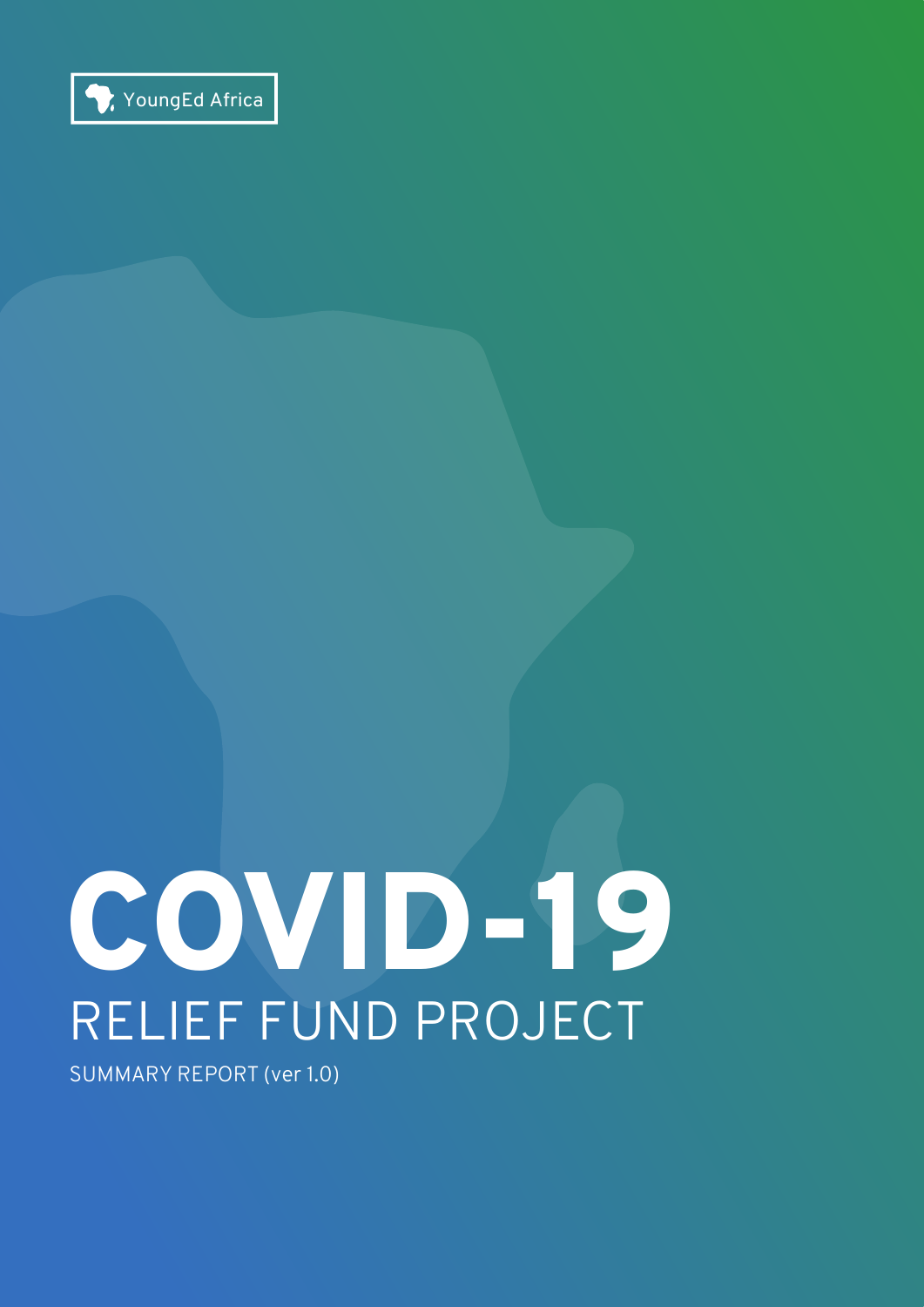"Educators shape the minds and future of nations one student at a time; Africa needs them now more than ever. That is why we invest in them."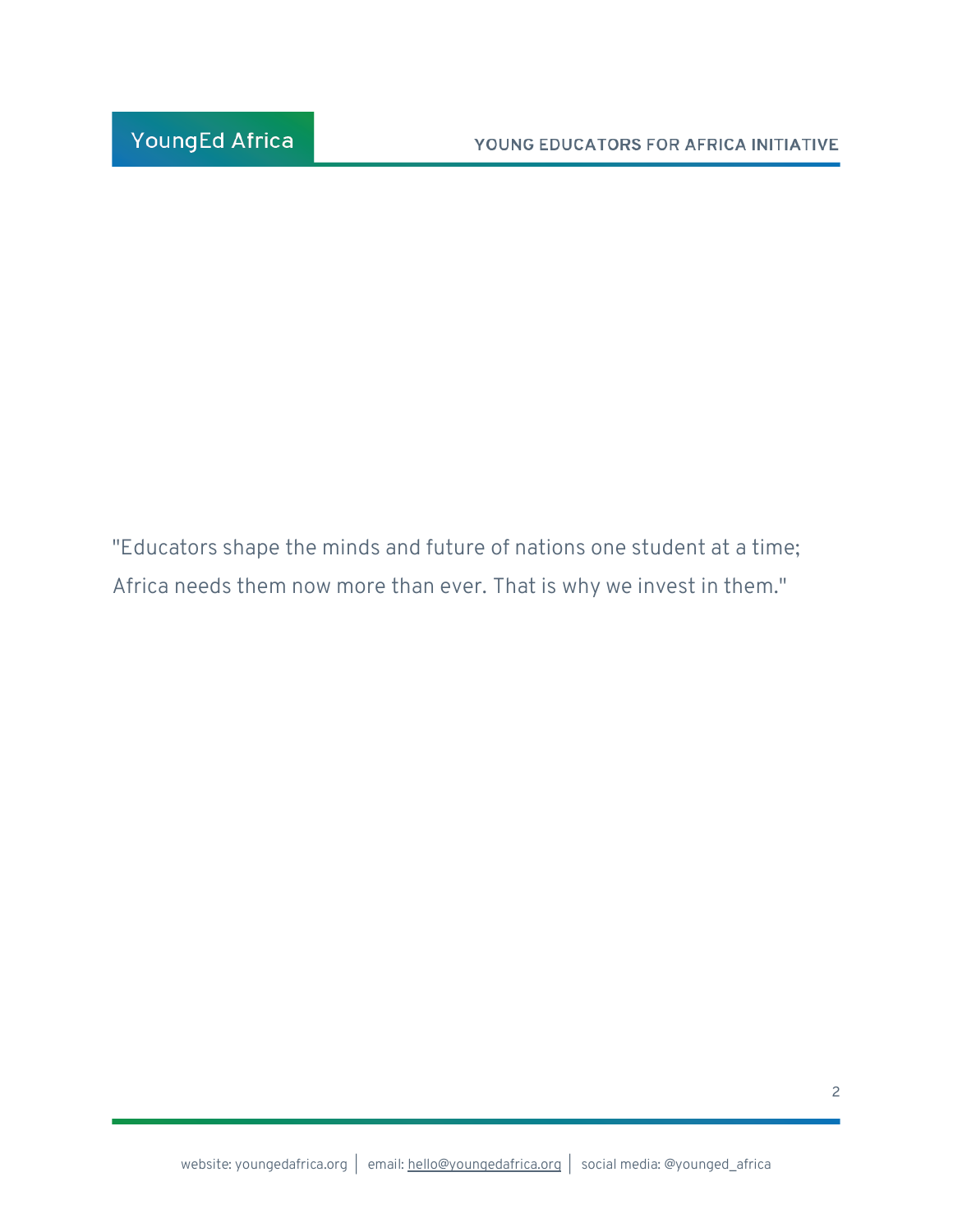### **YoungEd Africa**

#### Overview

The COVID 19 pandemic changed the mode of operations around the world and challenged progress towards global developmental goals with the education sector in Africa, and teachers in particular being amongst the most impacted.

Following the shutdown of schools to curb the spread of the virus, many teachers were left without a regular income or source of livelihood. The negative impacts on these teachers have been many sided, including psychological, societal, financial and professional; with potential long term effects on other sectors of the economy and global developmental goals.

In response to this crisis, YoungEd Africa committed to financially support 300 private school teachers in Nigeria with a one-time sum of NGN10,000 via the COVID 19 Relief Fund Project.

Our aim was to lessen the impact of the pandemic through this fund, with the hope that this fund would serve as a lifeline and/or supplementary means of sustenance to affected teachers and their families.

# Outcomes & Lessons Learned

The graphic below shows a summary of current outcomes of the relief fund project.

**Successful Candidates:** A total of 1,193 applications were processed, out of which 312 were verified as eligible; representing a 25% applicant success rate i.e. 1 out of every 4 applicants met eligibility criteria. The full list of successful candidates is published on the YoungEd Africa website here https://www.youngedafrica.org/covid19-relief.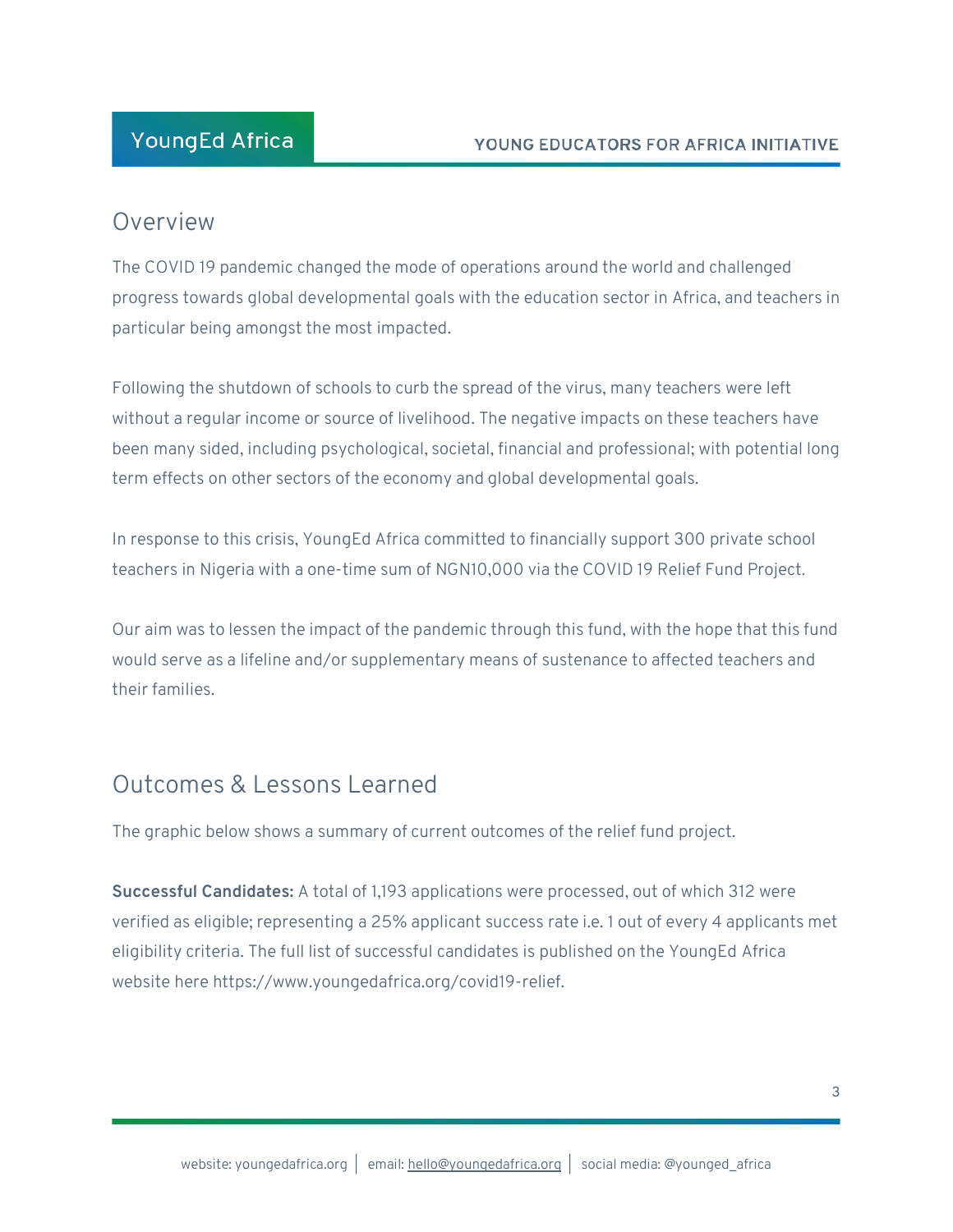#### **YoungEd Africa**

#### YOUNG EDUCATORS FOR AFRICA INITIATIVE

**Fund Disbursements:** A total of 171 (i.e. 55%) successful applicants have received the relief fund payments with the remaining 45% pending final bank account verifications from applicants. This amounts to a total of NGN1.71M disbursed from NGN3.12M (i.e. initial budget of NGN3M plus NGN120,000 contributed) allocated for the relief fund.



**Lessons Learned:** There were a number of insights gained and lessons learned which will inform improvements of our internal processes as well as guide decisions on other programs.

● **Identity Verification:** This process was a lengthy and challenging one which involved manually corroborating entries from each applicant to verify their identities as private school teachers. This reiterated the need for availability of and access to organizational/national databases to could be referenced for insights into teacher (and